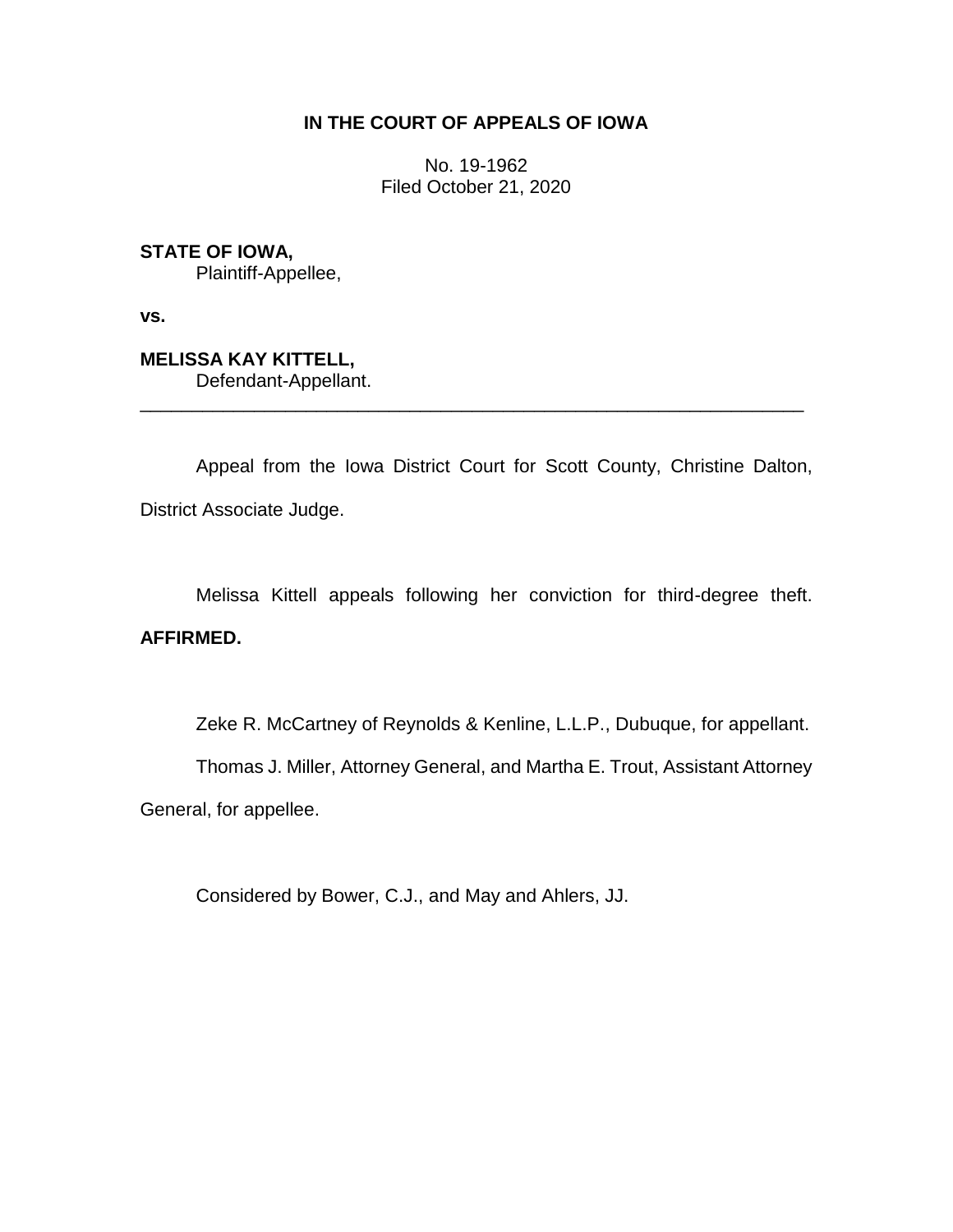## **BOWER, Chief Judge.**

Melissa Kittell challenges the sufficiency of the evidence for her conviction

for third-degree theft, in violation of Iowa Code sections 714.1, 714.2(3) (2018). 1

In the alternative, Kittell asserts the court convicted her of the wrong degree of

theft. Because substantial evidence supports her conviction and the district court

did not err in entering conviction, we affirm.

Following a bench trial, the district court made these findings:

On December 1, 2018, Melissa Kittell was employed by Kwikshop as a cashier at one of their Davenport stores. The store is located in Scott County, Iowa. While working that day she activated then took possession of a \$500.00 gift card and \$100.00 gift card. She made numerous attempts to conceal these transactions by creating fake transactions to balance her drawer. At no time did she pay for either gift card. In addition[ ] Ms. Kittell used the higher gift card in two transactions and removed property from Kwikshop. Thus using the stolen gift card to pay for Kwikshop property taken for an additional \$117.65 loss to her employer. The total loss on December 1, 2018, from Ms. Kittell's theft, documented by Kevin Barton and Myrna Myers, was \$717.65.

Ms. Kittell's crimes are clearly viewable on State's exhibit #2. She testified that she accidentally swiped the \$500.00 card while cleaning the card reader by swiping a card through the reader with a paper towel. That was both ridiculous and untruthful. No paper towel, no visible cleaning before, during, or after the transaction, and she made no attempt to cancel the transaction. She simply typed, swiped, closed the drawer without putting anything inside, grabbed the receipt, and moved off camera. Same for the second gift card transaction. Her fiddling with the register was well separated in time from the theft transactions. When the cash register records were checked by management, it was clearly an attempt to create a balanced drawer receipt for herself. She was creating a fake cover transaction using vacuum income. That store has no vacuum but the amount happened to match the \$500.00 loss.

 $\overline{a}$ 

<sup>1</sup> Iowa Code section 714.2(3) then provided:

The theft of property exceeding five hundred dollars but not exceeding one thousand dollars in value, or the theft of any property not exceeding five hundred dollars in value by one who has before been twice convicted of theft, is theft in the third degree. Theft in the third degree is an aggravated misdemeanor.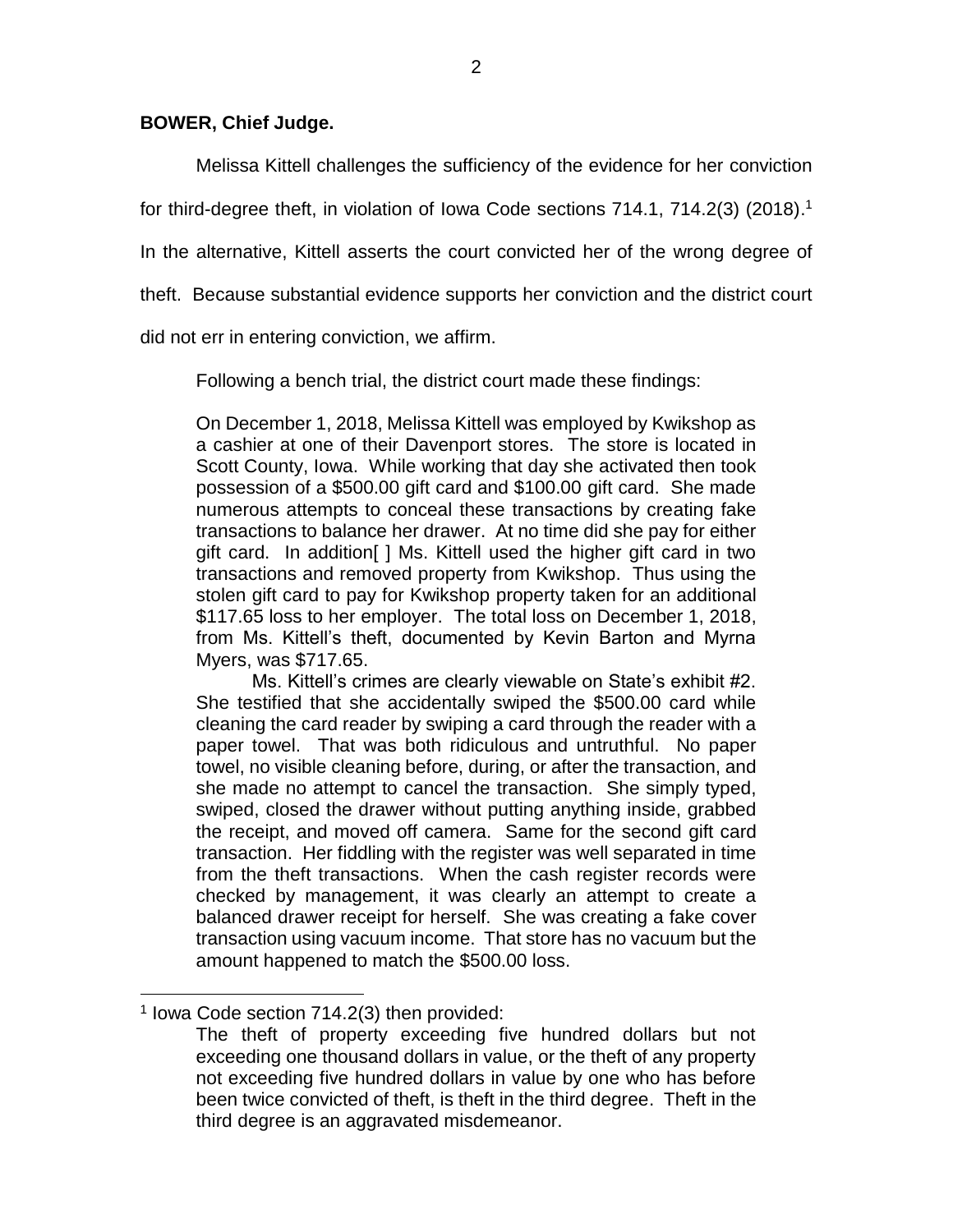Ms. Kittell claims she only used the card to see if it had been activated. . . .

. . . . Ms. Kittell is not credible. The evidence of the thefts on December 1, 2018, is overwhelmingly persuasive. The State has proven by evidence beyond a reasonable doubt that Ms. Kittell stole property f[ro]m her employer totaling \$717.65. She is guilty of theft [in the third degree,] . . . an aggravated misdemeanor under existing law at the time the crime was committed. However, since the theft amounts have been raised by the State legislature effective July 1, 2019, she will be facing a lesser punishment to match the current law.

The court sentenced Kittell to 240 days in jail, imposed a fine and

surcharges, ordered her to pay restitution in the amount of \$700.00, and

suspended the sentence and fine.

 $\overline{a}$ 

Kittell appeals. She claims there is insufficient evidence to sustain the

conviction and, in the alternative, the court convicted her of the wrong degree of

theft in light of the newly enacted lowa Code section 714.2(3).<sup>2</sup>

We review the sufficiency of the evidence for correction of errors at law. Pursuant to this review, "we examine whether, taken in the light most favorable to the State, the finding of guilt is supported by substantial evidence in the record." Substantial evidence exists when the evidence "would convince a rational fact finder the defendant is guilty beyond a reasonable doubt."

*State v. Kelso-Christy*, 911 N.W.2d 663, 666 (Iowa 2018) (citations omitted).

We have reviewed all of the record evidence in the light most favorable to

the State, including all legitimate inferences and presumptions that could be fairly

and reasonably deduced from the record. *State v. Thomas*, 561 N.W.2d 37, 39

 $2$  At the time of sentencing on October 25, 2019, section 714.2, which defines the degrees of theft, had been amended. *See* 2019 Iowa Acts, ch. 140, § 11, eff. July 1, 2019. The amended statute provides, "[T]heft of property exceeding three hundred dollars in value but not exceeding seven hundred fifty dollars in value is theft in the fourth degree. Theft in the fourth degree is a serious misdemeanor." Iowa Code § 714.2(4) (2019).